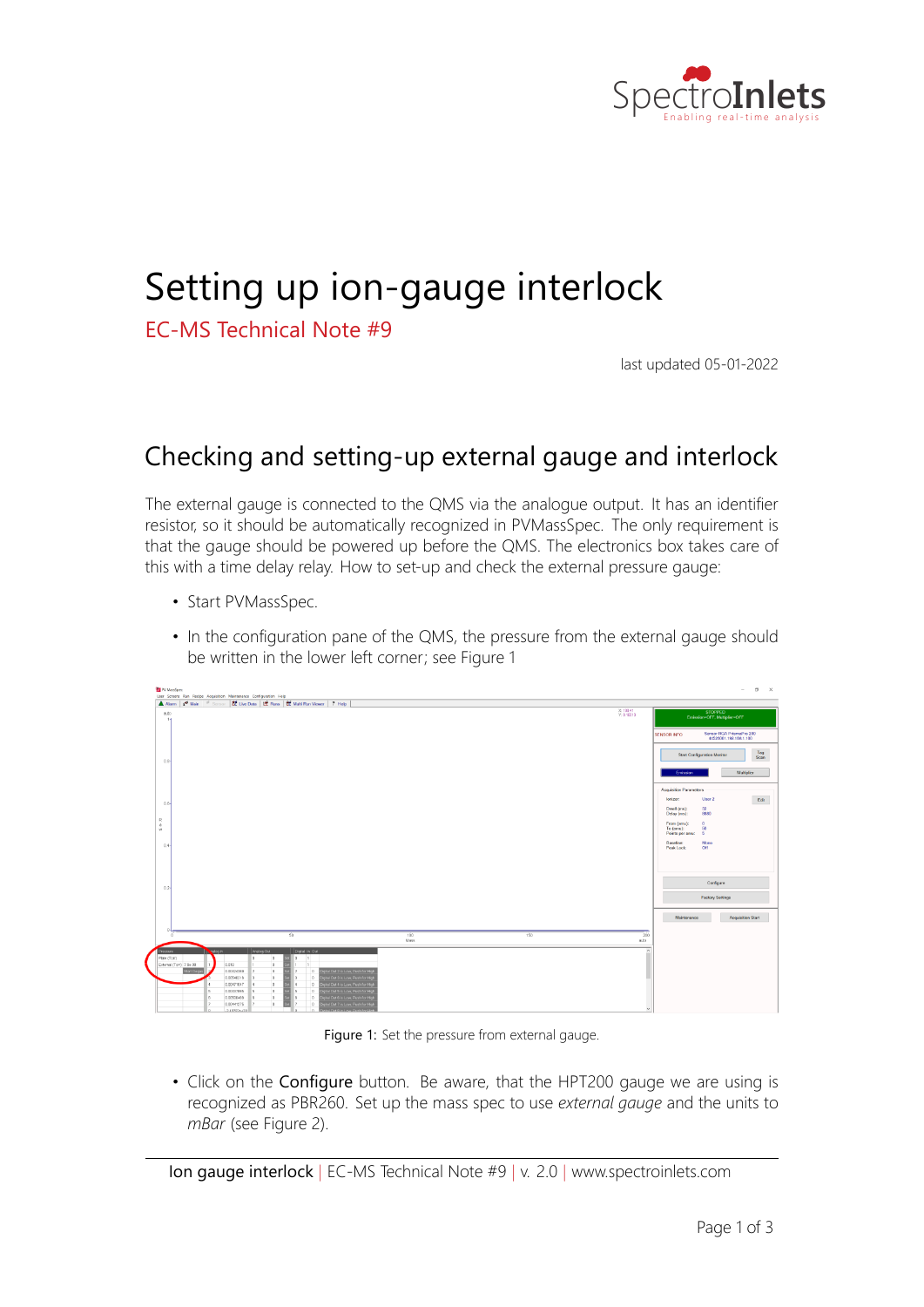

| <b>PV MassSpec</b>                                                                                                                |                                                                                 |                                                                                                                                                                                                                                                                                                                      |                               | $\sigma$<br>$~\times$<br>$\sim$                                          |
|-----------------------------------------------------------------------------------------------------------------------------------|---------------------------------------------------------------------------------|----------------------------------------------------------------------------------------------------------------------------------------------------------------------------------------------------------------------------------------------------------------------------------------------------------------------|-------------------------------|--------------------------------------------------------------------------|
| User Screens Run Recipe Acquisition Maintenance Configuration Help                                                                |                                                                                 |                                                                                                                                                                                                                                                                                                                      |                               |                                                                          |
| Sensor <b>22 Live Data</b>   LE Runs   EE Multi Run Viewer   ? Help<br>A Narm P Main<br>auto.<br>$-14$                            |                                                                                 |                                                                                                                                                                                                                                                                                                                      | $\times 200.81$<br>Y: 0.25408 | <b>STOPPED</b><br>Emission=OFF, Multiplier=OFF                           |
|                                                                                                                                   | RGA Configuration (V18.05.05-a)                                                 | $\times$<br>$\mathbf{z}$                                                                                                                                                                                                                                                                                             |                               | Sensor RGA PrismaPro 200<br><b>SENSOR INFO</b><br>44526001 192 168 1 100 |
|                                                                                                                                   | Parameter                                                                       | $\overline{\phantom{a}}$<br>Value                                                                                                                                                                                                                                                                                    |                               |                                                                          |
|                                                                                                                                   | lonizer Type                                                                    | Open                                                                                                                                                                                                                                                                                                                 |                               | Tag                                                                      |
| 0.8                                                                                                                               | <b>Ionizer Parameters</b>                                                       | Emission Current (uA): User 1=2000, User 2=2000<br>Electron Energy (eV): User 1=70, User 2=70<br>Anode (V): User 1=250, User 2=250<br>Focus (V): User 1=25, User 2=25<br>Ion Energy (meV): User 1=8500, User 2=8500<br>Sensitivity Mass Factor: User 1=1, User 2=1<br>Senstivity: User 1=0.0012672, User 2=0.0012672 |                               | <b>Start Configuration Monitor</b><br>Scan<br>Emission<br>Multiplier     |
|                                                                                                                                   | Rod Polarity                                                                    | Reverse                                                                                                                                                                                                                                                                                                              |                               | <b>Acquisition Parameters</b>                                            |
|                                                                                                                                   | RF Frequency (Hz)                                                               | 2185750                                                                                                                                                                                                                                                                                                              |                               | lonizer:<br>User 2<br>Edit                                               |
| 0.6                                                                                                                               | Detector Type                                                                   | Electron Multiplier                                                                                                                                                                                                                                                                                                  |                               | 32 <sup>°</sup><br>Dwell (ms):                                           |
|                                                                                                                                   | Multplier Voltage (V)                                                           | 825                                                                                                                                                                                                                                                                                                                  |                               | 8880<br>Delay (ms):                                                      |
| R.<br>$\alpha$                                                                                                                    | External Pressure Gauge Type                                                    | PRR2R1                                                                                                                                                                                                                                                                                                               |                               | $\mathbf{0}$<br>From (amu):                                              |
| w.                                                                                                                                | External Pressure Gauge On                                                      | Yes<br>mRac                                                                                                                                                                                                                                                                                                          |                               | 50<br>To (amu):<br>-5                                                    |
|                                                                                                                                   | External Pressure Gauge Units<br>Fan On                                         | Yes                                                                                                                                                                                                                                                                                                                  |                               | Points per amu:                                                          |
| 0.4                                                                                                                               | lvo.                                                                            |                                                                                                                                                                                                                                                                                                                      |                               | <b>Baseline:</b><br>Mono<br>Peak Lock:<br>Off                            |
|                                                                                                                                   | External Pressure Gauge                                                         | 1 gauge<br>Set.                                                                                                                                                                                                                                                                                                      |                               |                                                                          |
|                                                                                                                                   | Analog Input (AD)                                                               | <b>Set</b><br>10 channels                                                                                                                                                                                                                                                                                            |                               |                                                                          |
|                                                                                                                                   | Analog Output (DA)                                                              | $\overline{\mathbf{S}}$ et<br>8 channels                                                                                                                                                                                                                                                                             |                               |                                                                          |
|                                                                                                                                   | Digital Input and Output (ITIL)                                                 | see.<br>7 Irput, 10 Output channels                                                                                                                                                                                                                                                                                  |                               |                                                                          |
|                                                                                                                                   | Over-Pressure Error Recovery                                                    |                                                                                                                                                                                                                                                                                                                      |                               | Configure                                                                |
| 0.2                                                                                                                               | Length of time (ms) to ignore over-pressure before Emission and EM studdown 10. |                                                                                                                                                                                                                                                                                                                      |                               |                                                                          |
|                                                                                                                                   | Restart Type                                                                    | Emission<br>v                                                                                                                                                                                                                                                                                                        |                               | <b>Factory Settings</b>                                                  |
|                                                                                                                                   | Access and                                                                      |                                                                                                                                                                                                                                                                                                                      |                               |                                                                          |
|                                                                                                                                   |                                                                                 |                                                                                                                                                                                                                                                                                                                      |                               |                                                                          |
|                                                                                                                                   | Position 1<br>Sensor Name:                                                      |                                                                                                                                                                                                                                                                                                                      |                               | Maintenance<br><b>Acquisition Start</b>                                  |
| -04<br>鱼                                                                                                                          | RGA PrismaPro 200 44526001.192.168.1.100<br>Seesor ID:                          |                                                                                                                                                                                                                                                                                                                      | 200                           |                                                                          |
|                                                                                                                                   | Load<br>Save                                                                    |                                                                                                                                                                                                                                                                                                                      | a.to                          |                                                                          |
| Pressure<br>Analog in<br>Analog Out<br>Digital In<br>Plate (Ton)<br>$\overline{0}$<br>$\overline{0}$<br>$\circ$<br>$\overline{1}$ | Print                                                                           |                                                                                                                                                                                                                                                                                                                      | $\sim$                        |                                                                          |
| External (Torr) 4.18e-08<br>in.<br>$\mathbf{1}$<br>0.016                                                                          |                                                                                 | OK<br>Cancel                                                                                                                                                                                                                                                                                                         |                               |                                                                          |
| Start Degas<br>0.00519859<br>$\overline{0}$<br>b.<br>۰,                                                                           | Digital Out 2 is Low, Push for High<br>$\Omega$                                 |                                                                                                                                                                                                                                                                                                                      |                               |                                                                          |
| $\theta$<br>0.00508397<br>$\mathbf{a}$<br>a                                                                                       | gital Out 3 is Low, Push for High                                               |                                                                                                                                                                                                                                                                                                                      |                               |                                                                          |
| 0.00502875<br>$\overline{0}$<br>$\overline{0}$<br>A.<br>×<br>×                                                                    | Digital Out 4 is Low, Push for High                                             |                                                                                                                                                                                                                                                                                                                      |                               |                                                                          |
| 0.00489716<br>$\overline{0}$<br>n<br>×.<br>8                                                                                      | igital Out 5 is Low, Push for High                                              |                                                                                                                                                                                                                                                                                                                      |                               |                                                                          |
| 0.00532299<br>lo.<br>R.<br>R.                                                                                                     | Digital Out 8 is Low, Push for High<br>$\circ$                                  |                                                                                                                                                                                                                                                                                                                      |                               |                                                                          |
| coating in<br>$\theta$<br>$-3.40292 + 38$                                                                                         | ligital Out 7 is Low, Push for High<br>n<br>0. Distal Out Ris Low Cosh for Hire |                                                                                                                                                                                                                                                                                                                      |                               |                                                                          |
| IΙя                                                                                                                               |                                                                                 |                                                                                                                                                                                                                                                                                                                      |                               |                                                                          |

Figure 2: Configure external gauge.

• Set the external gauge as the reference pressure (see Figure 3).

| <b>V</b> PV MassSpec                                                                                                                                                    |                                                                        |                                                                                                                                                                                                                                                                                                                                |              | $\Box$<br>$\mathbb{X}$<br>$\sim$                                         |
|-------------------------------------------------------------------------------------------------------------------------------------------------------------------------|------------------------------------------------------------------------|--------------------------------------------------------------------------------------------------------------------------------------------------------------------------------------------------------------------------------------------------------------------------------------------------------------------------------|--------------|--------------------------------------------------------------------------|
| User Screens Run Recipe Acquisition Maintenance Configuration Help<br>A Alarm   $1^{\circ}$ Main $\circ$ Sensor   22 Live Data   12 Runs   22 Multi Run Viewer   7 Help |                                                                        |                                                                                                                                                                                                                                                                                                                                |              |                                                                          |
| auto<br>$\Delta$                                                                                                                                                        |                                                                        |                                                                                                                                                                                                                                                                                                                                |              | <b>STOPPED</b><br>Emission=OFF, Multiplier=OFF                           |
|                                                                                                                                                                         | RGA Configuration (V18.05.05-a)                                        | $7 \times$                                                                                                                                                                                                                                                                                                                     |              | Sensor RGA PrismaPro 200<br><b>SENSOR INFO</b><br>44526001.192.168.1.100 |
|                                                                                                                                                                         | Parameter<br>Information                                               | Value<br>RGA PrismaPro 200 44526001<br>Version: Monitor 1.85.00, Control 1.88.00, Power Supply 4.01.88                                                                                                                                                                                                                         |              | Tag<br><b>Start Configuration Monitor</b><br>Scan                        |
| 0.8                                                                                                                                                                     | Operation                                                              |                                                                                                                                                                                                                                                                                                                                |              |                                                                          |
|                                                                                                                                                                         | Program Start Emisison                                                 | lor                                                                                                                                                                                                                                                                                                                            |              | Multiplier<br>Emission                                                   |
|                                                                                                                                                                         | Program Start Multiplier                                               | lor                                                                                                                                                                                                                                                                                                                            |              |                                                                          |
|                                                                                                                                                                         | Acquisition End Emisison                                               | Curvet                                                                                                                                                                                                                                                                                                                         |              |                                                                          |
|                                                                                                                                                                         | Acquisition End Multiplier                                             | Qurent                                                                                                                                                                                                                                                                                                                         |              | Acquisition Parameters                                                   |
| 0.6                                                                                                                                                                     | Program Exit Emission                                                  | <b>COL</b>                                                                                                                                                                                                                                                                                                                     |              | lonizer:<br>User 2<br>Edit                                               |
|                                                                                                                                                                         | <b>Program Exit Multiplier</b><br>Reference Pressure                   | low<br>External Pressure Gauge                                                                                                                                                                                                                                                                                                 |              | Dwell (ms):<br>32<br>Delay (ms):<br>8880                                 |
| R<br>a.                                                                                                                                                                 | (for calibration and pam calculation)                                  |                                                                                                                                                                                                                                                                                                                                |              | From (amu):<br>$\circ$                                                   |
| w                                                                                                                                                                       | Filament                                                               | (1:OR)                                                                                                                                                                                                                                                                                                                         |              | 50<br>To (amu):<br>Points per amu:<br>-5                                 |
|                                                                                                                                                                         |                                                                        | i2.0Kg                                                                                                                                                                                                                                                                                                                         |              | Mono<br>Baseline:                                                        |
| 0.4                                                                                                                                                                     | Optimization                                                           | Linearity                                                                                                                                                                                                                                                                                                                      |              | Off<br>Peak Lock:                                                        |
|                                                                                                                                                                         | lonizer Type<br>Ionizer Parameters                                     | Open<br>Emission Current (uA): User 1=2800, User 2=2008<br>Electron Energy (eV): User 1=70, User 2=70<br>Anode (V): User 1=250, User 2=250<br>Focus (V): User 1=25, User 2=25<br>ion Energy (meV): User 1=8500, User 2=8510<br>Sensitivity Mass Factor: User 1=1, User 2=1<br>Sensitivity: User 1=0.0012672. User 2=0.0012672. |              | Configure                                                                |
| 0.2                                                                                                                                                                     | Rod Polarity                                                           | Reverse                                                                                                                                                                                                                                                                                                                        |              |                                                                          |
|                                                                                                                                                                         | <b>RE Frequency (Min)</b>                                              | $\sim$<br>2105250                                                                                                                                                                                                                                                                                                              |              | <b>Factory Settings</b>                                                  |
|                                                                                                                                                                         | Position 1<br>Sensor Name:                                             |                                                                                                                                                                                                                                                                                                                                |              | Maintenance<br><b>Acquisition Start</b>                                  |
|                                                                                                                                                                         |                                                                        |                                                                                                                                                                                                                                                                                                                                |              |                                                                          |
| 50<br>$\Omega$                                                                                                                                                          | RGA PrismaPro 200 44526001.192.168.1.100<br>Sensor ID:<br>Save<br>Load |                                                                                                                                                                                                                                                                                                                                | 200<br>auto. |                                                                          |
| Analogin<br>Analog Out<br>Digital in 0<br>Pressure                                                                                                                      |                                                                        |                                                                                                                                                                                                                                                                                                                                |              |                                                                          |
| Plate (Tom)<br>la.<br>$\mathbf{1}$<br>l'n                                                                                                                               | Print                                                                  | OK<br>Cancel                                                                                                                                                                                                                                                                                                                   |              |                                                                          |
| External (mBar) 3.16e-08<br>la.<br>0.016<br>$\mathbf{1}$                                                                                                                |                                                                        |                                                                                                                                                                                                                                                                                                                                |              |                                                                          |
| Start Degas<br>0.00488036<br>lo.<br>n                                                                                                                                   | stal Out 2 is Low, Push for High                                       |                                                                                                                                                                                                                                                                                                                                |              |                                                                          |
| 0.00540216<br>lo.<br>In                                                                                                                                                 | gital Out 3 is Low, Push for High                                      |                                                                                                                                                                                                                                                                                                                                |              |                                                                          |
| 0.00502075<br>lo.<br>n<br>0.00501537 5<br>I.<br>$\circ$                                                                                                                 | stal Out 4 is Low, Push for High<br>gital Out 5 is Low, Push for High  |                                                                                                                                                                                                                                                                                                                                |              |                                                                          |
| 0.00435668<br>lo.<br>n                                                                                                                                                  | stal Out 8 is Low, Push for High                                       |                                                                                                                                                                                                                                                                                                                                |              |                                                                          |
| 0.00473107 7<br>Is.<br>$\circ$                                                                                                                                          | gital Out 7 is Low, Push for High                                      |                                                                                                                                                                                                                                                                                                                                |              |                                                                          |
| n.<br>n                                                                                                                                                                 | <b>Digital Out 8 is Low Push for High-</b>                             |                                                                                                                                                                                                                                                                                                                                |              |                                                                          |

Figure 3: Set external gauge as reference pressure.

- Click on Set to set up the interlock (see Figure 4). A new pane opens where the interlocks and actions at certain pressures can be set (see Figure 5).
- Set Trip High Action to *Emission & EM Off* and the setpoint to 5E-5 (see Figure 5)

Ion gauge interlock *|* EC‐MS Technical Note #9 *|* v. 2.0 *|* www.spectroinlets.com